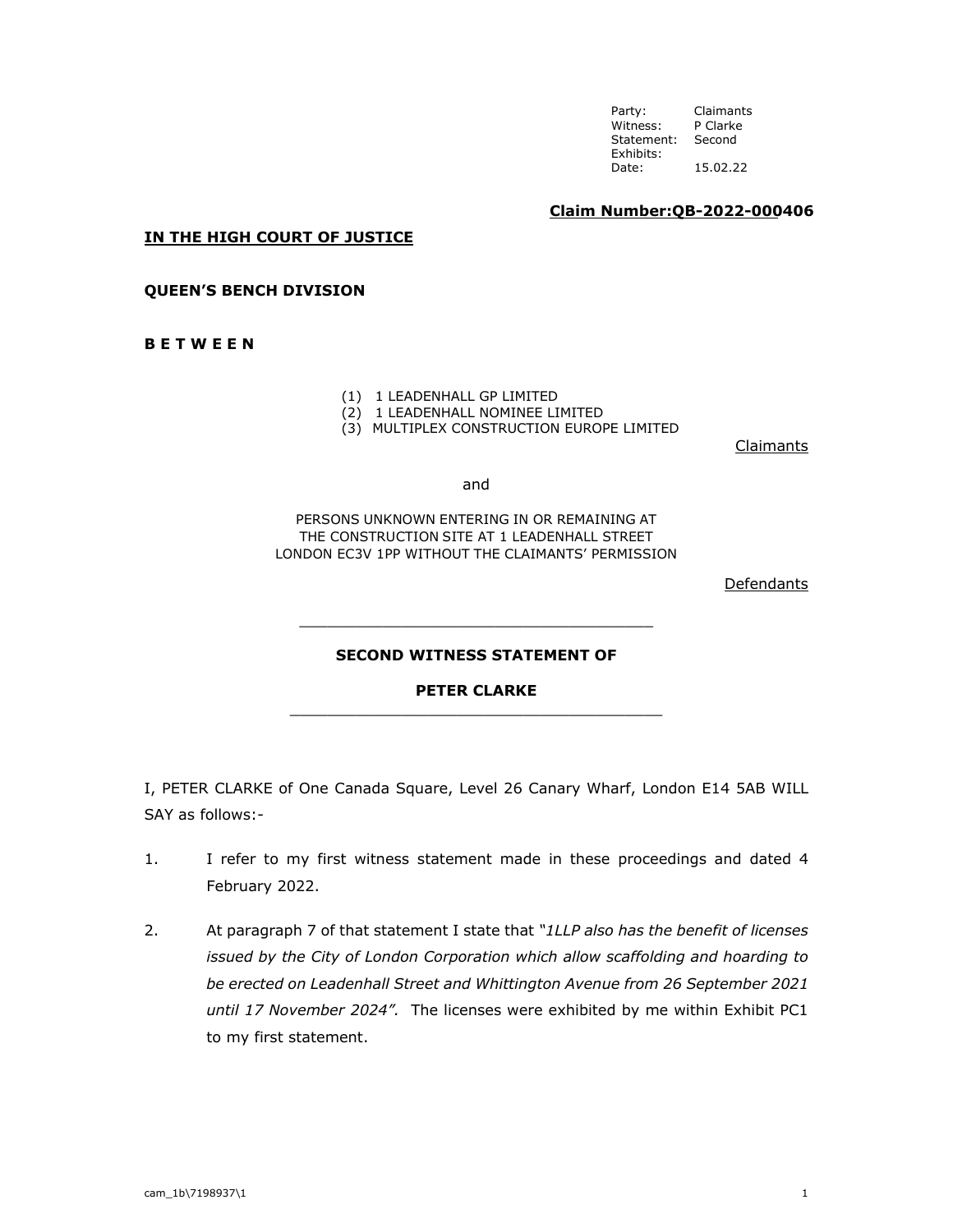3. I wish to make clear that, although the licenses were obtained for the benefit of the First and Second Claimants' development site, they were, in fact, applied for and obtained by the Third Claimant in these proceedings, as the licenses state.

## **STATEMENT OF TRUTH**

I believe that the facts contained in this Witness Statement and Exhibits are true.

I understand that proceedings for contempt of court may be brought against anyone who makes, or causes to be made, a false statement in a document verified by a statement of truth without an honest belief in its truth.

pllark

Peter Clarke 15 February 2022